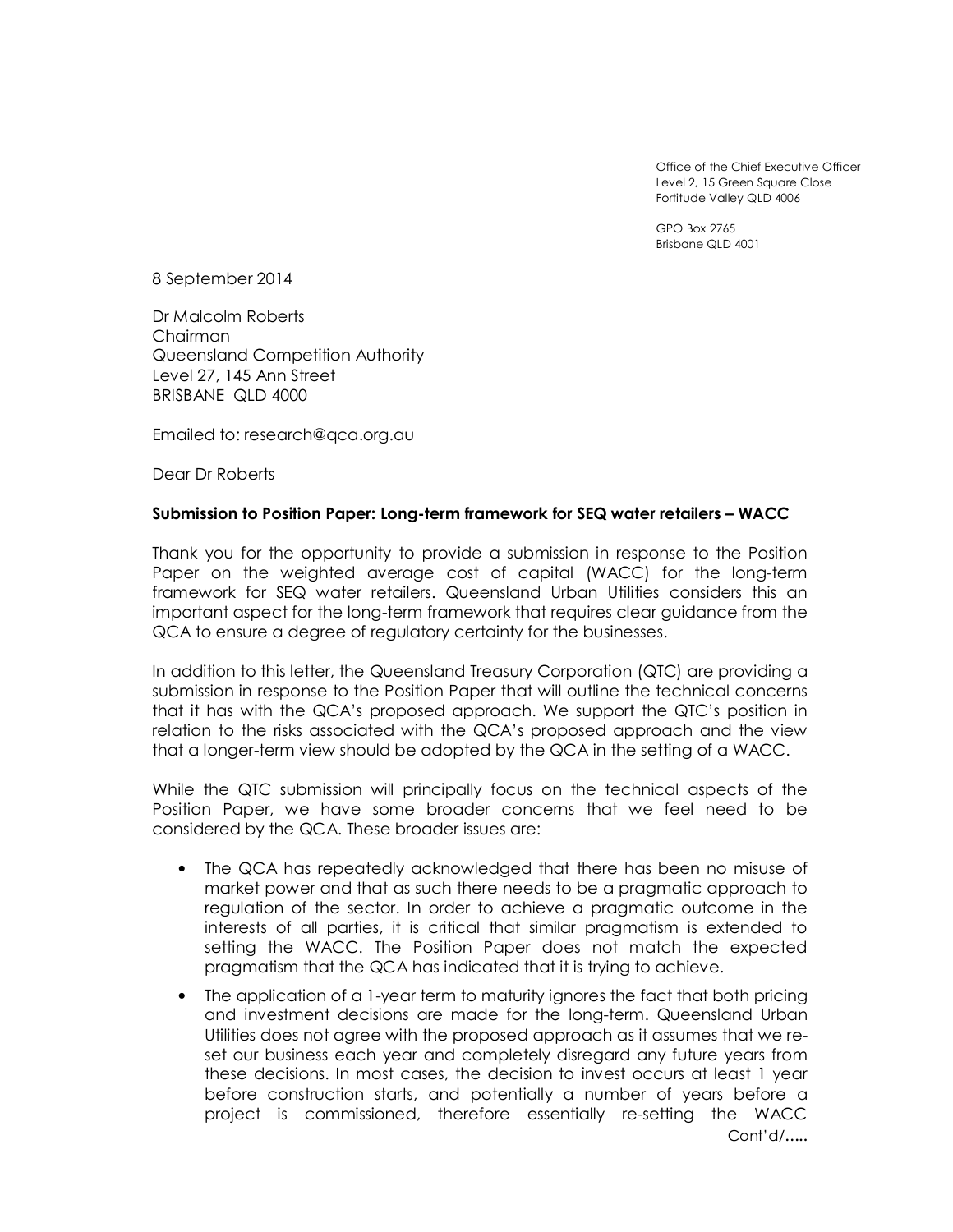calculation on a yearly basis with a 1-year term to maturity ignores the type of businesses that we are.

- In our view, a regulator that is operating a light-handed framework should not prescribe a WACC to the regulated businesses for pricing purposes. While the QCA characterises its SEQ water sector WACC as a non-binding benchmark WACC, the approach that the QCA has adopted has, in essence, prescribed the approach for the businesses to use by having a prescriptive approach to the setting of a benchmark WACC that the businesses will be assessed by.
- The consequences of adopting a different WACC are unclear. If the adoption of a different methodology for setting a WACC results in a higher WACC than the benchmark WACC, but it is an approach that is accepted by economic regulators as being a common approach to setting the WACC, what are the potential consequences for the businesses? The methodology should provide regulatory certainty and not impede entities future investment decisions.
- Adopting an on-the-day approach to the estimation of the cost of debt has two critical implications for SEQ water businesses:
	- o It fails to pragmatically recognise the reality of the manner in which the QTC manages water business debt based on regular go-to-market arrangements for a proportion of the total debt (a basis which QTC and QUU continue to argue as being best practice debt management). This approach has been endorsed by the AER and as such in adopting a similar approach the QCA would be following the precedent established by Australia's preeminent regulatory body.
	- $\circ$  it increases the volatility of the WACC calculation each year which would lead to more volatile prices. From a customer perspective, this also leads to a pro-cyclical impact – when interest rates rise and have an impact on mortgages, water bills will also be rising, putting further financial pressure on households.

The most important aspect of this submission is that where the businesses are responsible for setting the prices, the QCA needs to be mindful of being too prescriptive in the setting of the WACC – thereby giving no alternative but to adopt a "QCA WACC" – as the QCA may inadvertently be seen as implicitly having a hand in the setting of prices within the light-handed framework. By setting a prescriptive approach and methodology whereby the onus will be on the businesses to justify any departure from the QCA's benchmark approach, this in effect applies a prescriptive approach to the businesses.

Queensland Urban Utilities considers that ideally, under a light-handed framework, the QCA would nominate commonly accepted methodologies for determining the WACC parameters with the decision on which approach left to the regulated business.